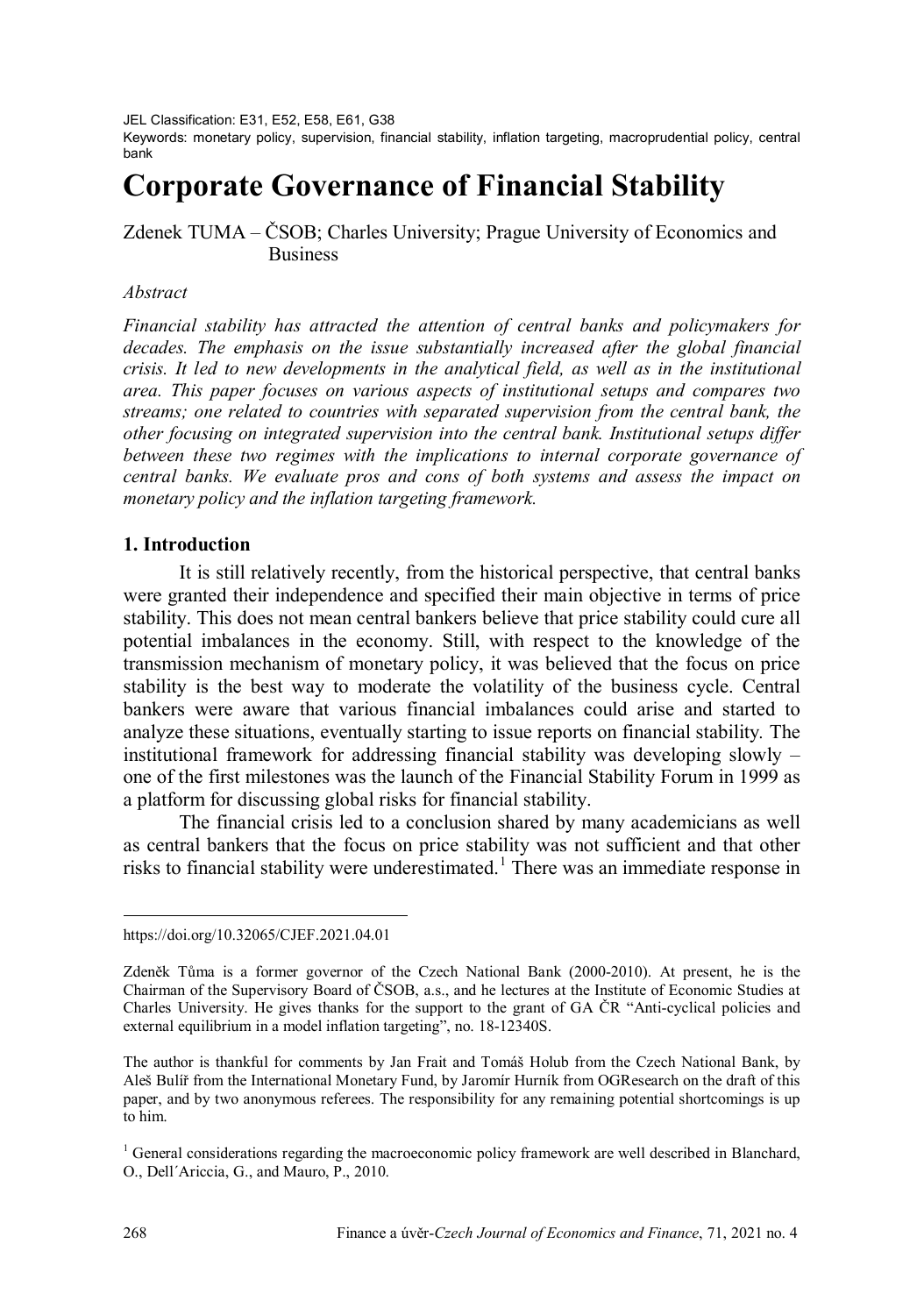the institutional area, leading to stronger mandates for some institutions such as the Financial Stability Forum, which was then transformed into the Financial Stability Board, or to establishing completely new institutions, such as the European Systemic Risk Board. The debate about financial stability embodies many aspects, let us make a clear distinction in two wide streams.<sup>[2](#page-1-0)</sup> Firstly, there is a broad category of potential macroprudential policy tools that should pre-empt adverse effects of the financial cycle. The second stream focuses on the monetary policy framework following some economists' and central bankers' views, that monetary policy itself should contribute to the prevention of excessive effects of financial cycles. This debate is known as  $n$ leaning against the wind".<sup>[3](#page-1-1)</sup>

In the latter stream, the key question is whether we can use monetary policy for moderation of financial cycles without losing its transparency, efficiency and power in its main objective – price stability and moderation of business cycles. There are various attempts to enhance the monetary policy framework, so that we can target both price stability and financial stability. A relatively straightforward way is to include other prices into the targeted index; these attempts are mostly concentrated on real estate prices, mortgage lending and their inclusion. Another option is to adjust the whole forecasting system. There could be a natural trade-off between higher macroeconomic costs in the short run, vis-a-vis potential benefits arising from the stabilization of the financial cycle in a longer term.

There is one area that has not yet been covered by literature. Disregarding the type of forecast or the targeted price-level index, there still is an important role of the corporate governance set up within decision-making, usually in central banks. The decision regarding financial stability depends not only on the type of analysis, but also on the way it is treated by decision makers. We can illustrate this by two corner solutions. Firstly, the central bank deals with financial and price stability separately, including independent meetings (and their frequency) of decision makers, as well as their communication. Secondly, the financial stability consideration is a part of all monetary policy meetings. In the latter case, it is much more likely that the monetary policy would lean against the wind. In practice, it is practically impossible to find crystal clear cases. The Czech National Bank tends to be close to the first corner, whereas the Swedish Riksbank applied a "leaning against the wind" policy since 2010 for a certain period.

In this paper we are going to overview the institutional set up development regarding how financial stability was being dealt with in central banks. One part will be devoted to an overview of various ways to achieve the financial stability, or toobig-to-fail problem. In the rest of the paper, we shall map practices of present corporate governance<sup>[4](#page-1-2)</sup> and decision-making processes in several central banks and try to find out state of the art features. $5$ 

<span id="page-1-3"></span><span id="page-1-0"></span> $2$  The linkage between the monetary policy and financial stability is systematically analyzed in Smets, 2014. See also a number of papers from the IMF.

<span id="page-1-1"></span><sup>&</sup>lt;sup>3</sup> Economists from the BIS have supported this view for a long time, see, for instance, Borio, C., 2014, or Filardo, A. and Rungcharoenkitkul, P., 2016. They argue that leaning against – and stabilizing – the financial cycle outperform inflation-focused policies. On the contrary, many economists argue against this approach to monetary policy, see Svensson, L., 2017.

<span id="page-1-2"></span><sup>&</sup>lt;sup>4</sup> There is not much literature even on the general corporate governance topic. Mostly, it is focused on pros and cons of a separation of supervisory and monetary policy agenda. See for instance, Goodhart, Ch., "The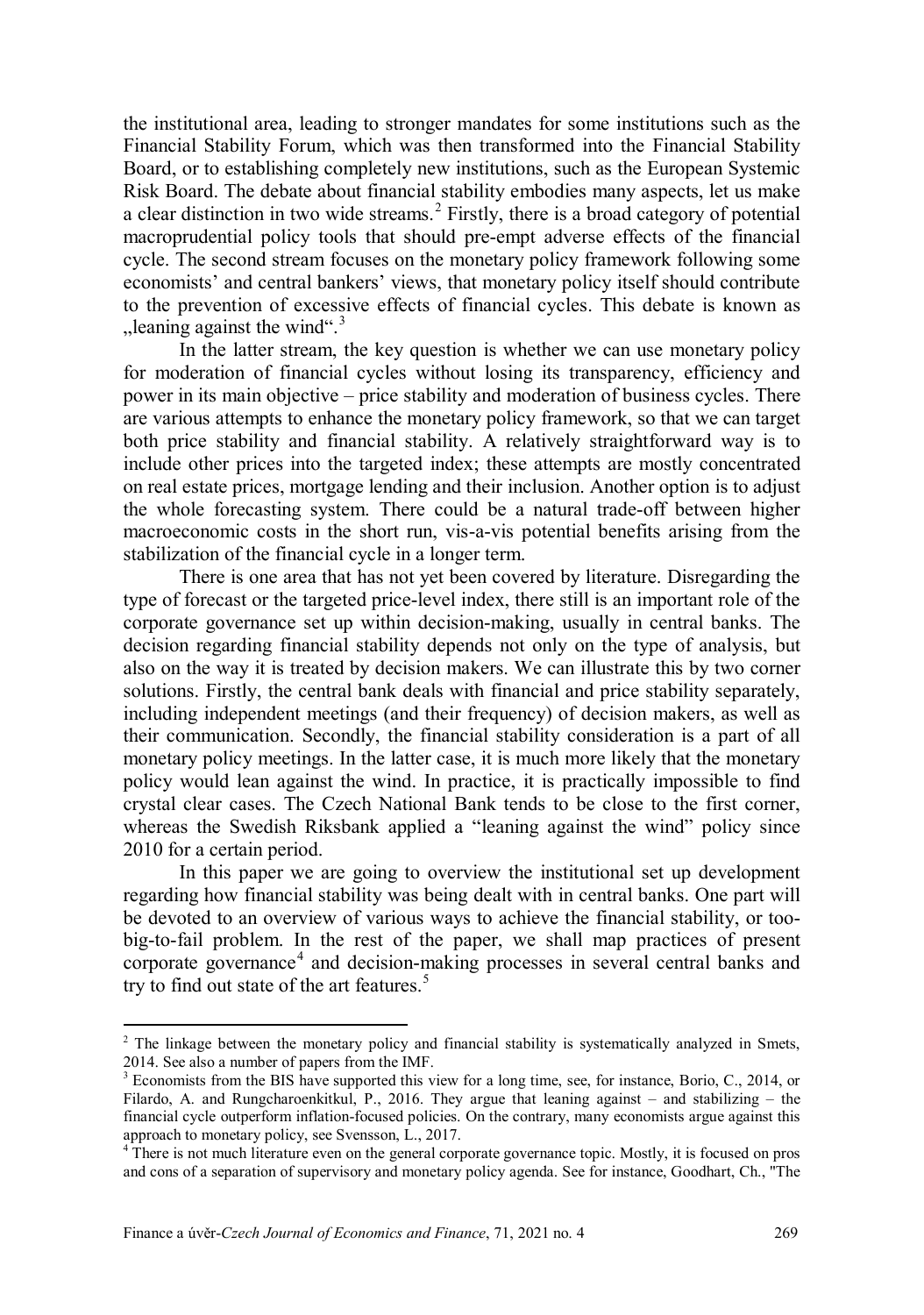### **2. Financial Stability from Scratch**

The financial stability issue did not arrive with the recent financial crisis. It has been discussed to a certain degree since the end of the 1990s, and the aforementioned Financial Stability Forum was one of the outcomes at a global level. It was well understood that there should be institutions at national levels, which would be responsible for monitoring and enforcement. It also became quite clear that central banks were natural harbors for this activity and they gradually started building up this competence. Considered a significant advancement from monitoring to enforcement; it is not surprising that pure monitoring was at the beginning of this process. But even the analytical part of financial stability was a challenge from the point of view of the central banks' organisation. Who should be responsible? Financial stability might have a link to monetary policy, but it is not monetary policy; there are spillovers with the supervision, but it is certainly not the same.

Managements of some central banks, including the Czech National Bank<sup>[6](#page-2-0)</sup>, understood that financial stability is a different area, which deserves an independent unit or department and that it is a new combination of competences. The usual development was that the central bank started to prepare the report on financial stability, quite often compiled by people from the supervision department. But microprudential supervisors are by definition focused on the performance and risk of individual financial institutions, meaning that experts from this department oftentimes lack the feeling for macroeconomic aspects. The financial stability mindset truly differs from supervisory expertise though inputs from supervisory areas are crucial.<sup>[7](#page-2-1)</sup>

The Czech case provides a good illustration of the development of the financial stability framework, both from the legal and the enforcement point of view. The complexity of the issue is apparent particularly in the comparison of differences in definitions of price and financial stability. Price stability is obvious<sup>[8](#page-2-2)</sup> - everybody understands what it means: it is usually defined by a price index and its target is expressed in terms of either a point target or an interval. Then, we know whether the central bank complies with its mandate, as inflation is or is not consistent with the target figure. A major achievement related to this approach to monetary policy based on the definition of price stability, which was established in the previous thirty years, is a substantial increase of transparency and accountability of central banks.

As to financial stability, we know intuitively that a financially stable economy should have a high degree of resilience to adverse shocks and that the financial system should function smoothly - in other words - without disturbances and negative impacts on the economy. It has led to definitions such as the one used in the Czech macroprudential legislation: "the central bank shall work to ensure financial

organisational structure of banking supervision", in Goodhart, Ch., Tsomocos, D., 2012. Another useful piece in this area is Ingves, S., 2010.

<sup>5</sup> Despite many improvements in financial stability frameworks, many shortcomings remain till today, see the recent article by Towning, W., 2020.

<span id="page-2-0"></span><sup>&</sup>lt;sup>6</sup> The CNB adopted and operationalized the financial stability objective in 2004.

<span id="page-2-1"></span><sup>7</sup> Central banks organized a study group and issued a BIS report "Central bank governance and financial stability" where various arrangements in individual countries were compared, Ingves, S., 2011.

<span id="page-2-2"></span><sup>8</sup> One may argue it is not so obvious: some academicians argue housing prices should be included into the targeted price index and several central banks experiment with the adjusted CPI in this direction.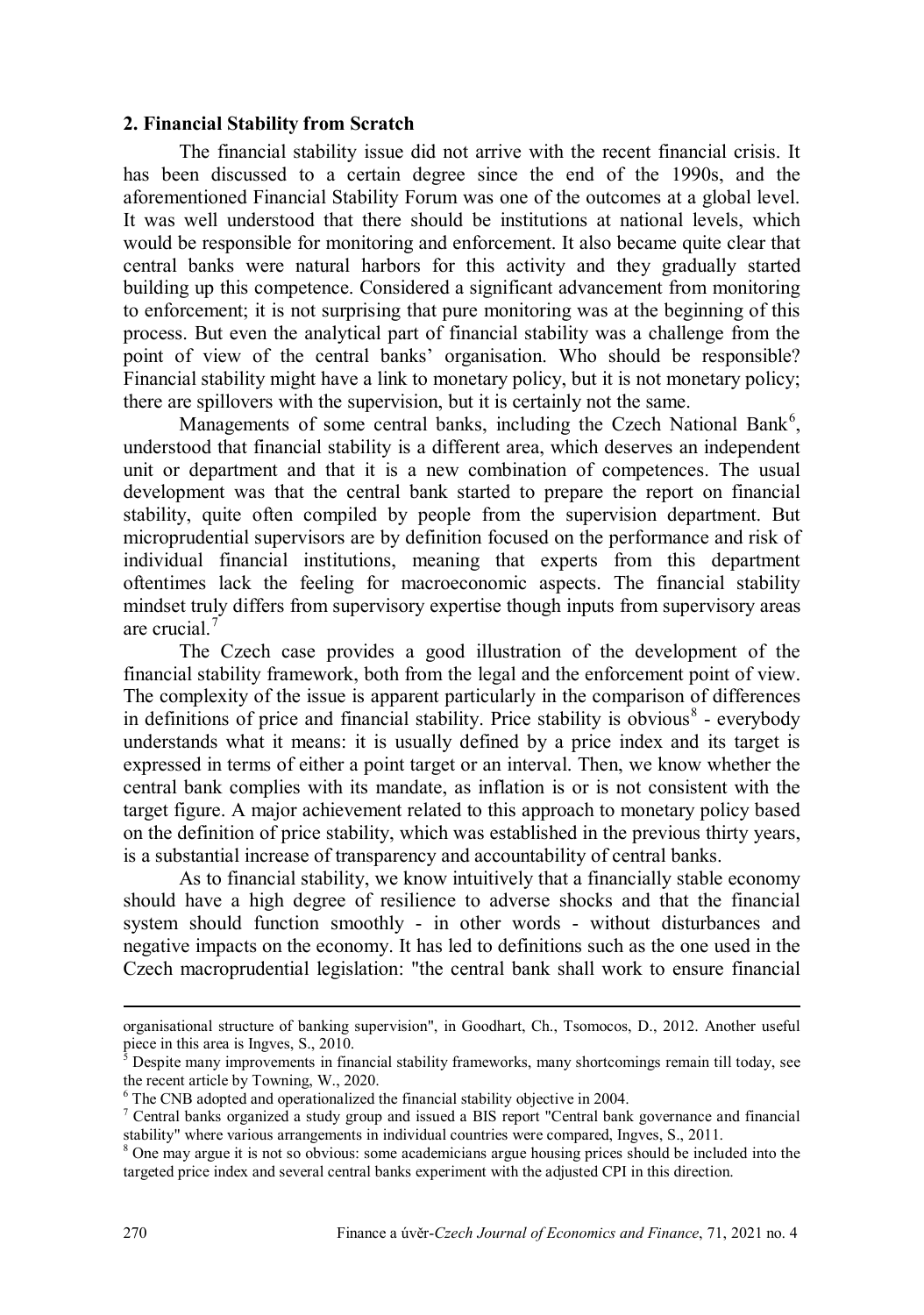stability and the safe and sound operation of the financial system ... set policy by identifying, monitoring and assessing risks jeopardising the stability of the financial system and, in order to prevent or mitigate these risks, contribute by means of its powers to the resilience of the financial system and the maintenance of financial stability".<sup>[9](#page-3-0)</sup>

The difference between definitions of price and financial stability cannot be more straightforward - the numeric target versus a very complex description of how to understand financial stability and how to deal with it. The development across countries was not the same but mostly it took a couple of years to agree on the perception of financial stability and on its codification in the legal framework.<sup>[10](#page-3-1)</sup> But until today, there has been an ongoing discussion in many countries concerning what kind of toolkit central banks should have in their hands.<sup>[11](#page-3-2)[12](#page-3-3)</sup>

There is another important aspect with the macroprudential toolkit  $-$  the transmission of these tools into the real economy becomes much less clear when compared to monetary policy. Rephrasing Milton Friedman´s statement, we can argue that "we cannot predict at all accurately just what effect a particular action will have on the financial stability and, equally important, just when it will have that effect". $13$ 

#### **3. Too-Big-to-Fail Issue**

 $\overline{a}$ 

This paper focuses on the institutional arrangement of financial stability within central banks but we should not overlook another important aspect. Some economists argue that an important part of financial stability is the ability to resolve a failing bank. This may be due to the failing bank being too large and authorities would be concerned about the potential impact on the entire financial system and economy.

One approach is to apply the structural measures that are supposed to mitigate risks in the banking sector. We saw these proposals in the US, the UK, as well as in the EU. The US attitude is known as the Volcker rule.<sup>[14](#page-3-5)</sup> Paul Volcker proposed prohibition of some activities of investment banking, primarily proprietary trading, in commercial banks. A major argument was that banks take a risk in financial markets without any benefit to their retail customers. These restrictions were implemented but they were relaxed a couple of years later when banks persuaded the authorities that the Volcker rule was too complex and brought about additional costs.

A similar attempt to set up a structural change in the banking sector was launched in the UK. The independent commission on banking, chaired by Sir John

<sup>&</sup>lt;sup>9</sup> Financial Stability Report, the Czech National Bank, 2019.

<span id="page-3-1"></span><span id="page-3-0"></span><sup>&</sup>lt;sup>10</sup> A comprehensive overview of the legal framework development can be found in Jeanneau, S. (2014).

<span id="page-3-2"></span><sup>&</sup>lt;sup>11</sup> The Tinbergen rule suggests that policymakers should have one tool for one objective. That is why central banks ask for more tools to deal with financial stability such as LTV, DSTI, DTI, or capital requirements. This debate is open in many countries.

<span id="page-3-3"></span><sup>&</sup>lt;sup>12</sup> For an overview of available macroprudential measures, see Claessens, S., 2014, Efficacy of these measures is analyzed in Akinci, O. and Olmstead-Rumsey, J. (2015).

<span id="page-3-4"></span><sup>&</sup>lt;sup>13</sup> Friedman, M. 1968, p. 15 – Milton Friedman commented on the unclear transmission of the monetary policy on the price level at that time. Today, central banks believe they know this transmission quite well and that is why they target inflation directly.

<span id="page-3-5"></span><sup>&</sup>lt;sup>14</sup> Paul Volcker, the former chairman of the Fed. It was a part of the complex regulation of financial markets after the financial crisis, the so-called Dodd-Frank Act.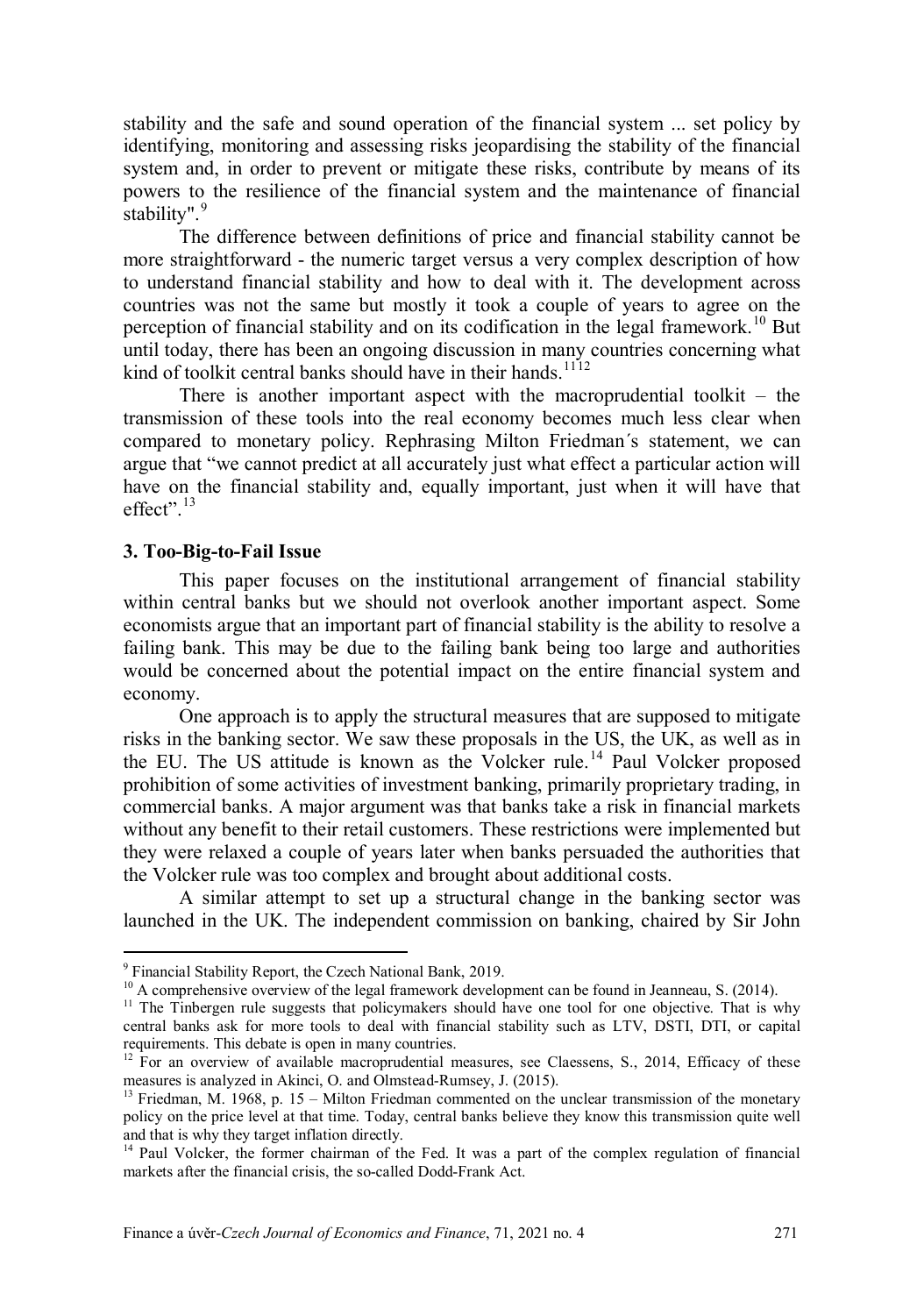Vickers, was asked to propose measures mitigating risks in the banking sector. The objective was similar as in the US – to protect better deposits of retail clients: "The purpose of the retail ring-fence is to isolate those banking activities where continuous purpose of the retail ring reflect to the economy" <sup>[15](#page-4-0)</sup> The report had a number of other recommendations regarding the level of capital and resolution and most of them were implemented.

Inspired by the activities in the US and the UK, the European commission also set up an independent advisory body that was headed by the Finnish governor Erkki Liikanen. This body respected the fact that retail clients also expect investment banking services from their bank, however, it was stipulated that these activities should not exceed a certain threshold in the balance sheet. Several other measures contributing to a better resolution as well as a revision of capital requirements were proposed. $16$ 

The aforementioned measures received some criticism based on the argument that the approach should be aligned at the global level, otherwise the costs could outweigh benefits. The paper by IMF authors<sup>[17](#page-4-2)</sup> emphasized that various rules might not be compatible and could increase the regulatory complexity for global banks. They point to the fact that the structural measures applied in financial centers without any coordination could have extra-territorial impacts. A a potential conflict might arise with the consolidated supervision and cross-border resolution. It can be stated with the advantage of hindsight that no substantial conflicts have been observed. Especially at the level of the EU, many issues related to recovery and resolution of failing banks were addressed in the relevant EU directive, the Bank for Recovery and Resolution, adopted in 2014.

Economists from the Federal Reserve Bank of Minneapolis focused on the level of capital and the ability to resolve a potentially failing  $\bar{b}$ ank.<sup>[18](#page-4-3)</sup> They argued that the new regulation implemented after the financial crisis would not contribute to the "too-big-to-fail problem" sufficiently and proposed the substantially higher increase of banks' capital. It is proposed to have the capital ratio at the level of  $23,5$ percent<sup>19</sup>, and if the bank remains to be systemically important the capital would be increasing even more.

There is no doubt that the stability of a bank is based primarily on the level of capital and its liquidity. Looking at the development in the previous decade, the pressure on the ability of banks to absorb losses has been enormous. For instance, the capital ratio is not at the level of 23,5 percent required by the Minneapolis plan but rather at levels around [20](#page-4-5)% for systemically important banks.<sup>20</sup> The European regulation pushes the capacity to absorb losses further and requires it to fulfil the

1

<sup>&</sup>lt;sup>15</sup> The so called Vickers report.

<span id="page-4-1"></span><span id="page-4-0"></span><sup>&</sup>lt;sup>16</sup> The Liikanen report, Oct. 2012. Recommendations of this report were not directly implemented; there were the elections to the European Parliament and the new European Commission had other priorities. The fact is that some of these recommendations were reflected in other pieces of regulation such as the Directive on recovery and resolution.

<span id="page-4-2"></span><sup>&</sup>lt;sup>17</sup> Vinals, J., Pazarbasioglu, C., Surti, J., Narain, A., Erbenova, M., Chow, J., IMF Staff discussion note, 2013.

<span id="page-4-3"></span><sup>&</sup>lt;sup>18</sup> The Minneapolis plan: To End too Big to Fail, Dec. 2017

<span id="page-4-4"></span><sup>&</sup>lt;sup>19</sup> Capital ratio: ratio of total capital to risk weighted assets

<span id="page-4-5"></span><sup>&</sup>lt;sup>20</sup> Supervisory Banking Statistics, ECB, Oct. 2021.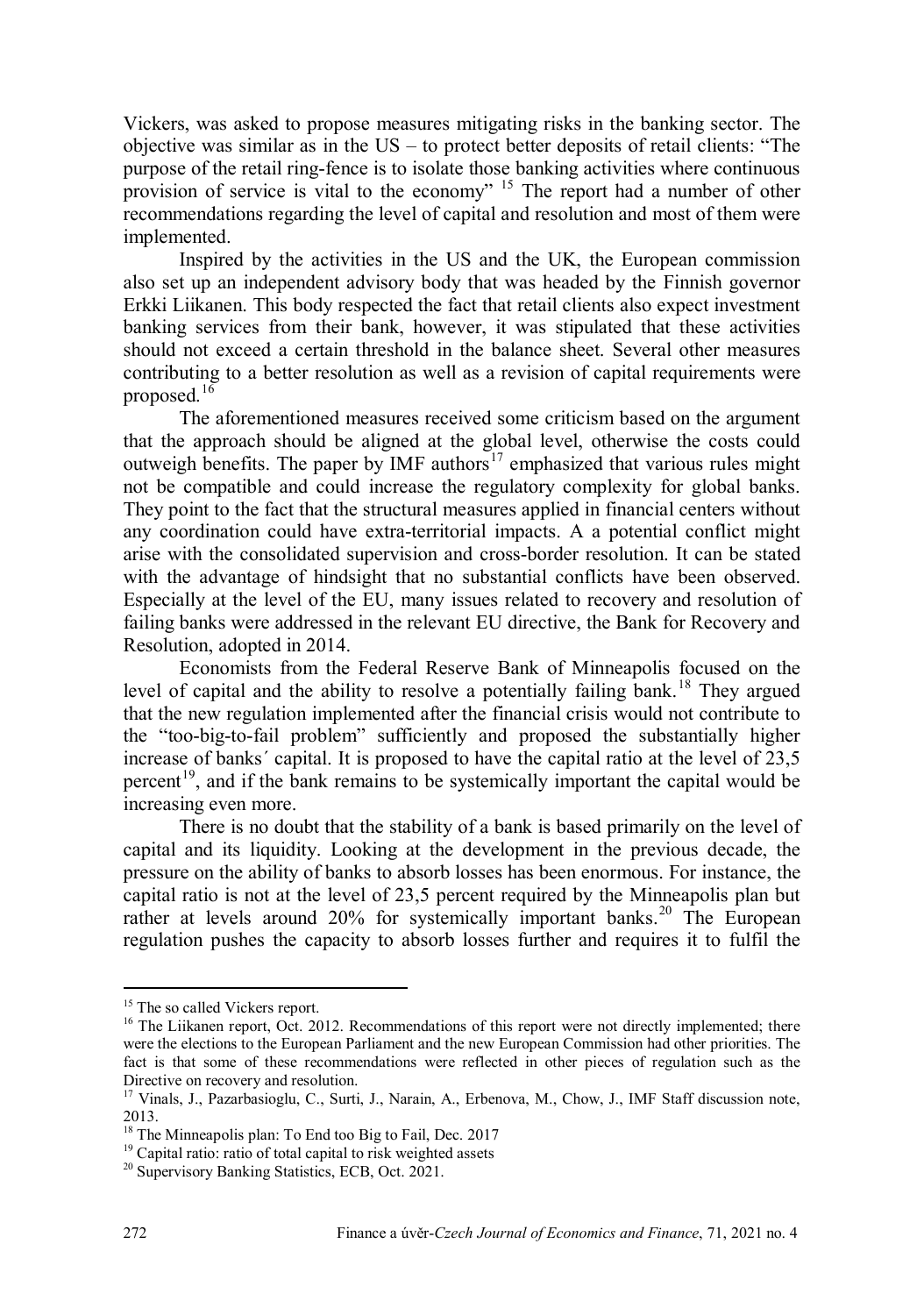minimum requirement for own funds and eligible liabilities (MREL). The aspect of liquidity plays an important role, too. It was not regulated before the financial crises at all. At present, the liquidity coverage ratio<sup>[21](#page-5-0)</sup> more than doubled during the previous decade.

The Minneapolis plan remains within the standard structure of the financial sector but there are other proposals changing the way how the financial system works. These proposals are not new; the familiar Chicago plan was drafted as a response to the Great Depression and was refreshed in the recent IMF paper.<sup>[22](#page-5-1)</sup> This proposal requires banks to keep 100 percent reserves against demand deposits. This radical claim is based on the argument that all financial crises are associated with a run on short term debt. Such a financial system would repeal a core function of the banking system, namely maturity transformation. The discussion of these proposals for achieving financial stability goes beyond the scope of this paper. It can be stated, however, that substantially higher capital requirements and especially liquidity requirement have been moving in this direction, though the banking system still remains far away from "full-reserve banking system".

Let us conclude that the financial system seems to be much more resilient as compared to the state before the financial crisis. It has gone very well through the tough times of the COVID-19 pandemic and it can be argued that the pressure on more capital, liquidity, transparency, resolution in the previous decade really works. Janet Yellen commented in her speech in Jackson Hole: "… reforms have boosted the resilience of the financial system. … Efforts to enhance the resolvability of systemic firms have promoted market discipline and reduced the problem of too-big- $\frac{1}{20}$  fail".<sup>[23](#page-5-2)</sup>

#### **4. One Does Not Fit All**

Arising institutional setups were influenced crucially by different initial supervisory frameworks. The process led to two wide approaches. One is based purely on the role of the central bank and its full responsibility for financial stability. This structure is typical for countries with the integrated supervision over banking and/or financial sector into the central bank. Another modus operandi is based on a financial stability committee, usually consisting of representatives of the central bank and supervisory authority, and quite often of an official from the Ministry of Finance/Treasury as well.<sup>[24](#page-5-3)</sup> But even in the latter case, central banks play a leading role in terms of monitoring and analyzing financial stability issues as the macroprudential considerations have become a part of central banks´ objectives, quite often anchored in the legislative framework.

Regardless of the present institutional setup, the beginnings of financial stability analysis were very similar in all countries. In the 1990s, central banks realized that following globalization and financial markets' deregulation, risks for the

<span id="page-5-0"></span><sup>&</sup>lt;sup>21</sup> High-quality liquid assets to fund cash outflows for 30 days; in 2021, it is at levels around 170% in the European banking sector.

<span id="page-5-1"></span> $^{22}$  Kumhof, M., Beneš, J., The Chicago plan revisited, 2012. See also Cochrane, J. H., 2017

<span id="page-5-2"></span> $23$  Yellen, J., Jackson Hole, 2017, p. 2.

<span id="page-5-3"></span><sup>&</sup>lt;sup>24</sup> The special case is the European framework where there is The European Systemic Risk Board that is to oversee systemic risks in the financial sector at the European level. This Board consists primarily of governors (incl. President and Vice-President of the ECB), supervisors, and financial authorities.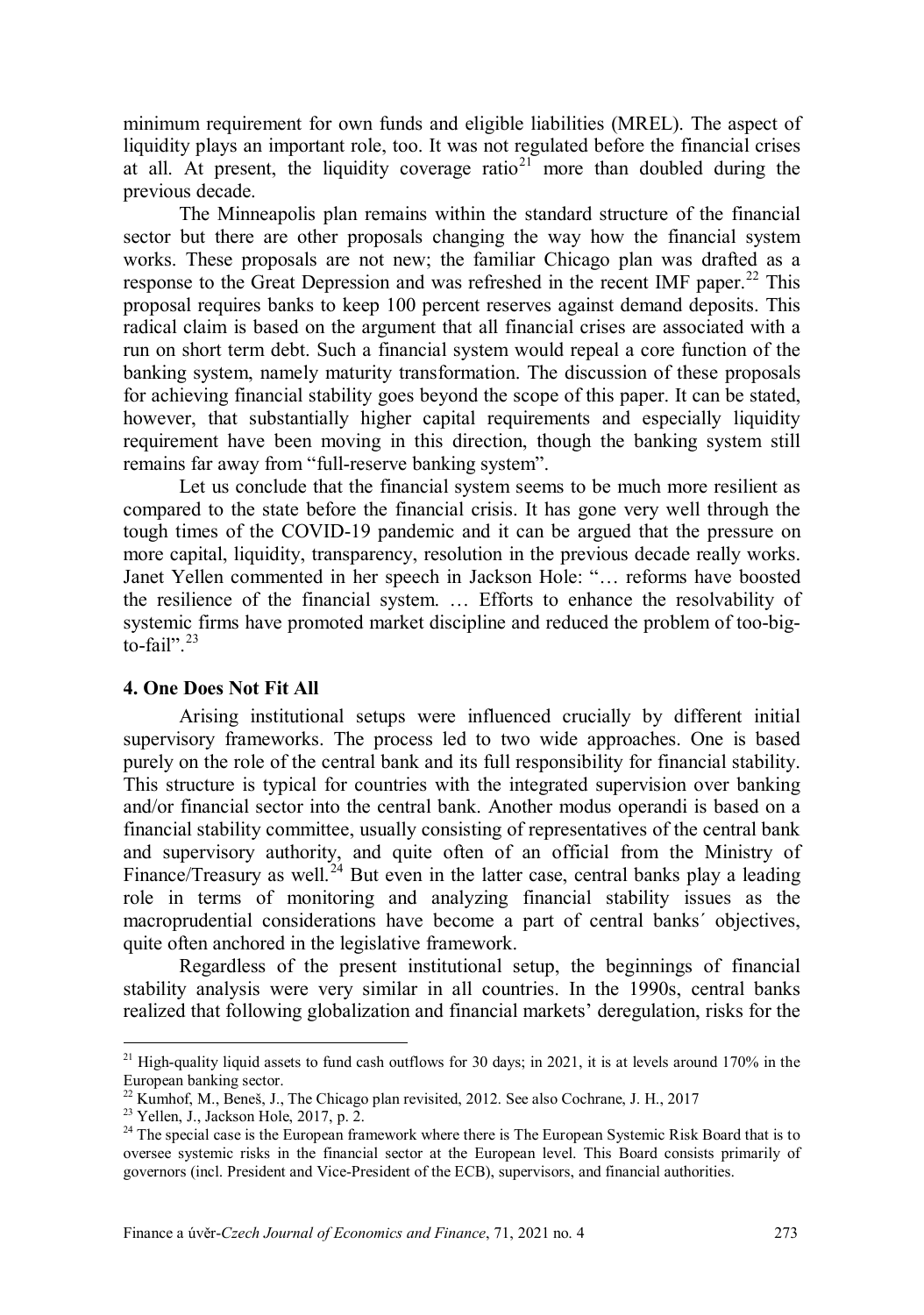financial system emerged beyond price stability, so they started to analyze them. Naturally, it led to first financial stability reports or reviews<sup>[25](#page-6-0)</sup>, but it took time before specialized financial stability departments were established. First reports were quite often prepared by experts from the supervisory department. This report was to an extent an overview of the banking/financial sector risk rather than macroprudential analysis as we understand it today.

We can illustrate this process following the Czech case. The first financial stability report was published in early 2005 and was prepared mainly by the supervisory department. The Financial Stability Unit, consisting of six people, was founded one year later and it was a relatively autonomous part of the Economic Research Department. The growing importance of financial stability aspects led to the enhancement of the Economic Research and Financial Stability Department in 2007. Yet it was not until 2010 when the fully fledged Financial Stability Department was set up and it promptly took over the responsibility for the agenda of the European Systemic Risk Board.

The final incentive for setting up the financial stability agenda and the appropriate institutional framework was brought about by the financial crisis. Countries without a proper structure for coping with this agenda caught up quickly and opted for one of the previously described approaches. But in the end, the most distinctive feature lies in the area of decision making.

## **5. Ways of Decision Making**

Decision making differs substantially depending primarily on the institutional setup. One basic arrangement is associated with the situation when the supervisory agenda is separated from the central bank. The second one applies for cases of integrated supervision into central banks. Both options have advantages as well as risks. A crucial aspect is the distinction of monetary policy and financial stability decisions. In this respect, there is another important angle we should acknowledge. Those who argue in favour of a separation of monetary policy decisions from financial stability ones do not necessarily mean that financial conditions are irrelevant for monetary policy. But having in mind financial conditions and making financial stability a part of monetary policy mandates are two very different things.<sup>[26](#page-6-1)</sup>

### **5.1 Supervision Separated**

A typical example of this institutional setup is, for instance, the United Kingdom or Sweden. The Bank of England has a tradition of external independent members of their committees, namely the Monetary Policy Committee (MPC). A similar arrangement was chosen for the Financial Policy Committee (FPC). The Bank of England is the responsible institution for financial stability and set up this committee to "identify, monitor and take action to remove or reduce systemic risk" in the UK financial system. The FPC consists of six members from Bank of England<sup>[27](#page-6-2)</sup>, five independent members, the Chief Executive of the Financial Conduct Authority,

<sup>&</sup>lt;sup>25</sup> Bank of England and Sveriges Riksbank were among the first central banks publishing these reports.

<span id="page-6-1"></span><span id="page-6-0"></span><sup>&</sup>lt;sup>26</sup> This is well explained in Tobias, A., Duarte, F., Grinberg, F., Mancini-Griffoli, T., Financial Conditions, in Adrian, T., Laxton, D., Obstfeld, M. (eds), 2018.

<span id="page-6-2"></span><sup>&</sup>lt;sup>27</sup> Governor, Deputy Governors, and the Executive Director for Financial Stability Strategy and Risk.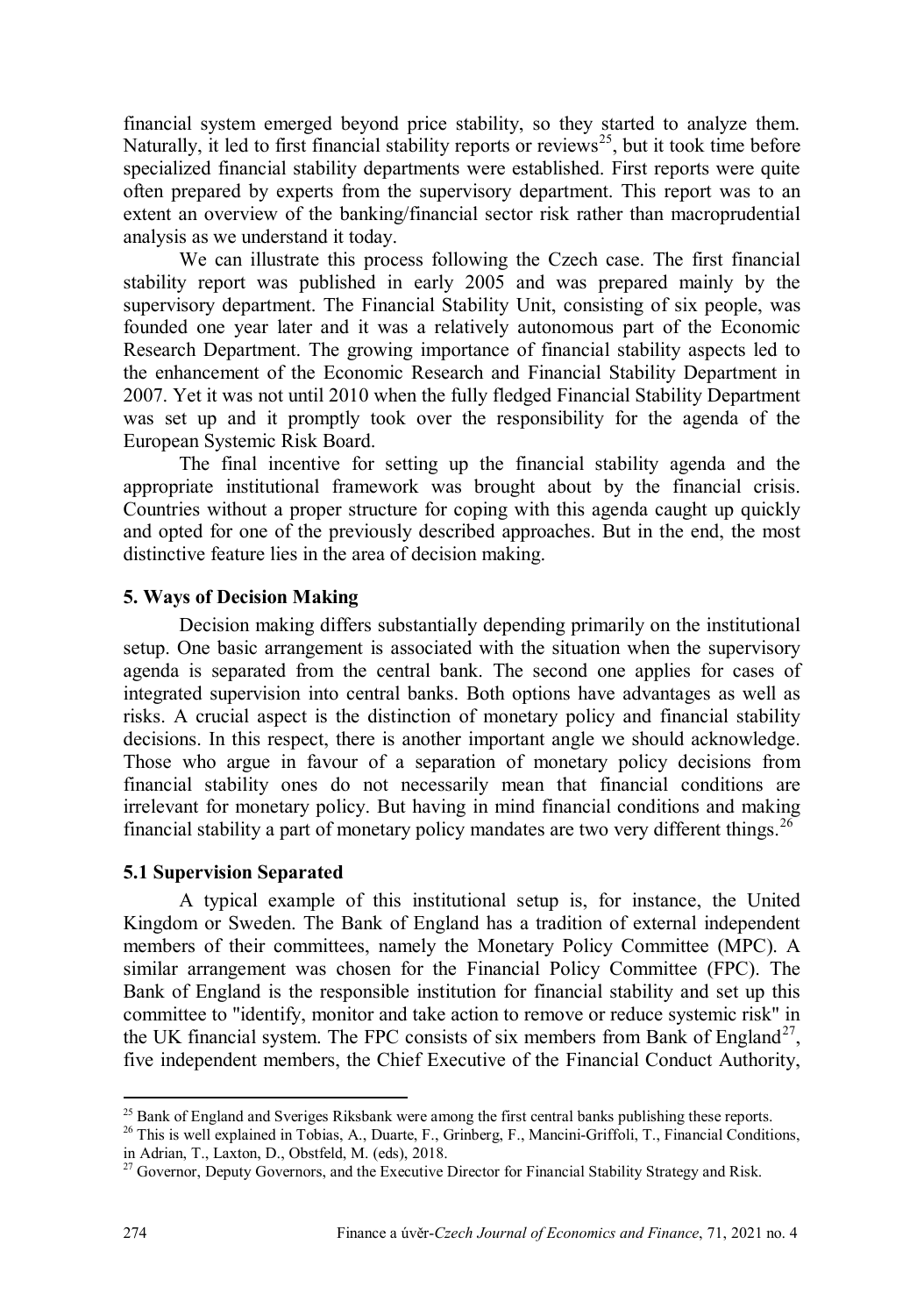and a non-voting representative from the Treasury. The obvious advantage is that decisions on monetary policy and financial stability are separated by default, as they are dealt by different committees. On the other hand, the composition of both committees overlap through internal members from the Bank of England, so that financial stability considerations can be taken into account during the monetary policy meetings. Despite two separate committees and meetings, it is very much up to the governor and deputy governors to what extent they bring financial stability aspects to the agenda of the monetary policy meetings. But with respect to the presence of the other (independent) MPC members there is a natural constraint to make financial stability a part of the mandate of monetary policy.<sup>[28](#page-7-0)</sup>

The Swedish case is different - in spite of the similarity with the UK - in terms of the separation of their supervisory agenda. The supervision is detached from the central bank more distinctly and Riksbank does not have direct responsibility for the financial stability. It is addressed by more institutions and all of them make independent decisions in their areas of responsibility. The Swedish Financial Stability Council is chaired by the Minister of Finance and the Council can make conclusions in terms of potential measures. The Riksbank itself prepares the Financial Stability Report and its Board discusses it twice a year without direct impact on macroprudential policy-making. In other words, this debate is separated from the monetary policy meetings.<sup>[29](#page-7-1)</sup>

The separation of supervision, and consequently separated committees or councils, create a natural barrier for mixing financial stability and monetary policy decisions. It is always possible, of course, that the financial stability council sets out a recommendation for monetary policy, but it is up to the central bank with their independent members of the Board to decide.

#### **5.2 Supervision Integrated**

 $\overline{a}$ 

The situation is quite different in countries with supervision integrated into the central bank. There is one obvious advantage of this institutional setup: all information about the financial sector is under one roof. We should not forget that the central bank is the lender of last resort and it can decide, without consulting other institutions, whether a financial institution should or should not be provided liquidity. Similarly, in a crisis of the whole system, the central bank has all necessary information available to address potential bottlenecks of the financial market: the payment system, liquidity issues in the money market, or stress in individual financial institutions.

It brings substantial challenges, too. Price stability, financial stability and supervisory duties are strong and wide mandates. A problem in any of them could jeopardize the trust of the general public, as well as of political authorities. Well defined internal processes and corporate governance is a must. We have seen a

<span id="page-7-0"></span> $2<sup>8</sup>$  It might be more appropriate to call the UK set up a quasi-separated model as there is a dominance of BoE representatives in the FPC.

<span id="page-7-1"></span><sup>&</sup>lt;sup>29</sup> There is a relevant question, however, whether all institutions participating the Swedish FSC take necessary steps; in this arrangement, the authorities involved might be tempted to play the "transfer the blame game".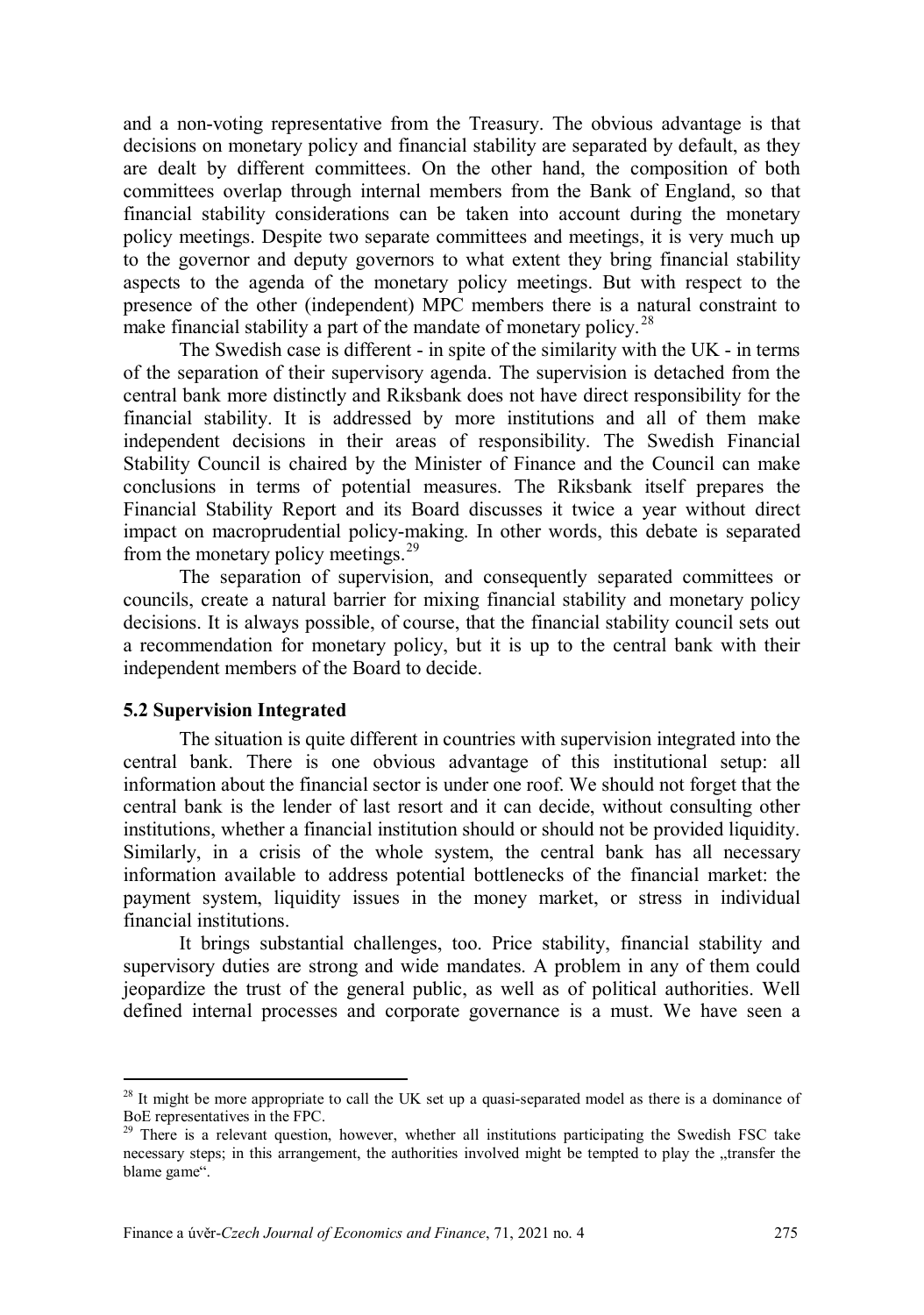dynamic development in this area in the last decade. Generally, monetary policy and financial stability discussions were strictly separated.

The final setup is determined primarily by the answer to the question, whether monetary policy should be applied as a part of the financial stability toolkit. For the time being, there is a prevailing attitude that the primary objective of monetary policy is price stability. Should the aforementioned monetary policy be used within the financial stability mandate, it may have some negative consequences. The significant repercussions lie in the expected loss of transparency and arising challenges in communication. One of the biggest achievements of the new monetary policy framework in the last thirty years was a substantial increase in transparency central banks defined their objective, namely inflation, predominantly expressed in numerical targets. It has improved the predictability of monetary policy and contributed to a low and stable inflation environment.

Potential problems with communication are closely related. In the inflation targeting regime, the central bank can easily explain monetary policy decisions; there is a response to deviation of forecast from the inflation target. When we include financial stability considerations, the picture arising from communication would tend to be blurred.

The reality is that the two last economic crises, the financial one and the outset of COVID-19 depression, have been changing the game. The shock to the economy as well as to financial conditions coincided and the outbreak of these blows required a very quick response by the authorities. In the midst of such a situation, central banks should look at the whole picture and apply the complete toolkit, both in terms of monetary policy and financial stability measures. It is interesting to observe that price and financial stability merge in these circumstances.<sup>[30](#page-8-0)</sup>

## **5.3 Impact of Institutional Setups**

The BIS study<sup>[31](#page-8-1)</sup> distinguishes four institutional setups: (i) macroprudential policy as a shared responsibility, (ii) separated macroprudential agency with decentralized implementation, (iii) macroprudential policy as a responsibility of the central bank, separated microprudential supervision, (iv) the central bank as macroas well as micro-supervisor. Even within these groups, we can find various modifications. It was reported that the prevailing setup was (ii), i.e. an inter-agency committee, and it covers approximately two thirds of cases. <sup>[32](#page-8-2)</sup> These types of committees are chaired mostly by the Ministry of Finance, the second most frequent chair is the governor of the central bank.

It is not easy to make a fully-fledged empirical analysis of various institutional setups and internal ways of decision making. There are different shocks across countries and the complexity of institutional arrangements are considerable.

<span id="page-8-0"></span> $30$  A good illustration is the CNB extraordinary meeting held out of regular monetary meetings on 16th March 2020 where the Board stated in the press release: "At its extraordinary monetary policy meeting today, the Bank Board of the Czech National Bank unanimously adopted measures to mitigate the impacts of the situation caused by the coronavirus epidemic on Czech firms, businesses and households." And it should be noted that

expressions like "price stability" or "price objective" do not appear in the press release at all.  $31$  Ingves, S., 2010.

<span id="page-8-2"></span><span id="page-8-1"></span> $32$  Jeanneau, S., 2014, the estimate is based on the survey of 40 central banks.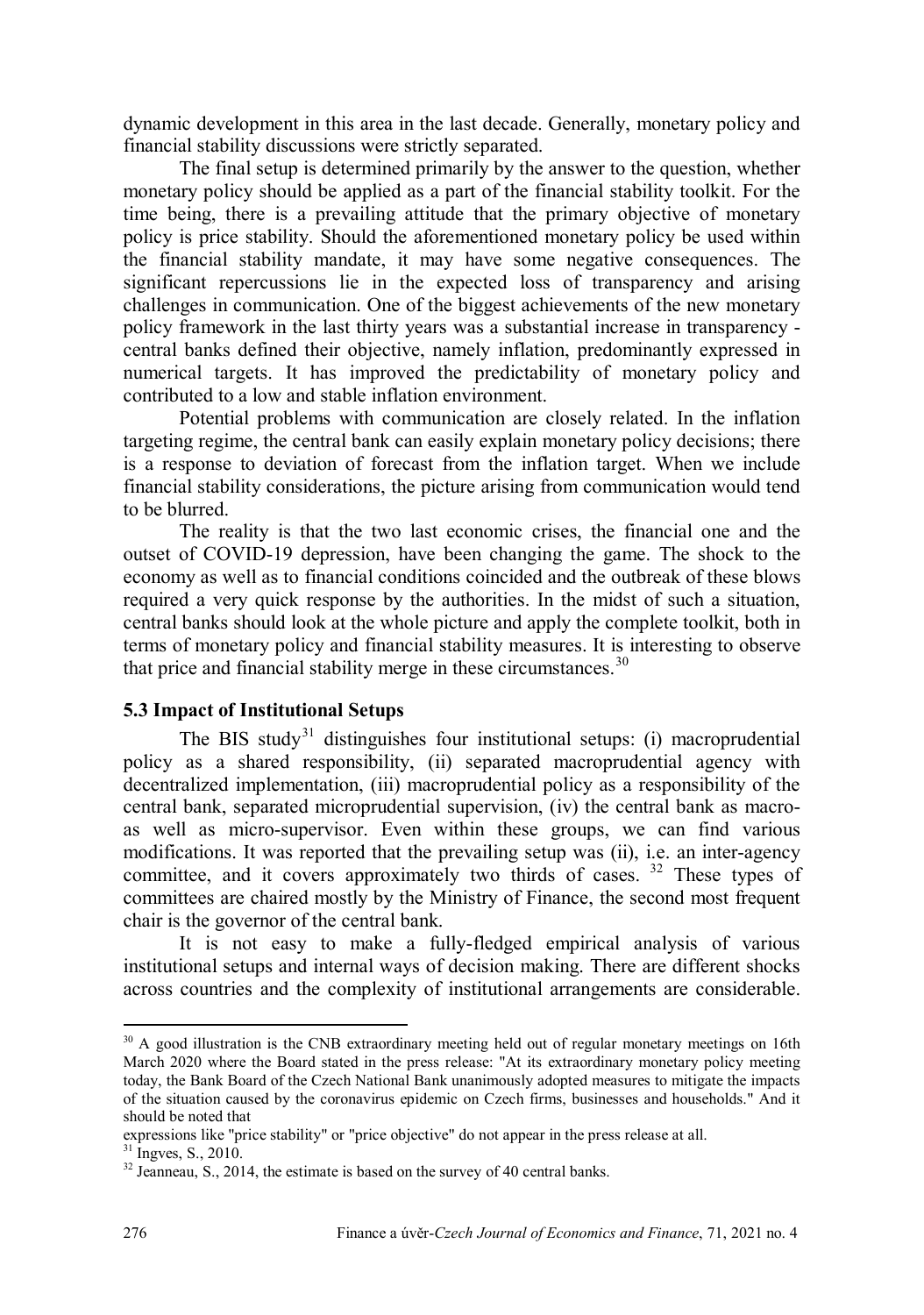Moreover, countries have not gone through the whole financial cycle, so it is difficult to assess the effectiveness of individual institutional arrangements. Authors from the European department of the IMF have focused on comparing the activity in macroprudential policies with the impact on housing prices and household credit. Their research shows<sup>[33](#page-9-0)</sup> that more active implementation of macroprudential measures is inversely related to the size of the impact on housing prices and credit. The outcome is, however, quite dispersed as there are several other explanatory variables both on the demand and supply side, such as growing income, level of interest rates, tax incentives and so on. We should also bear in mind that macroprudential policies target mainly a stronger resilience of the financial sector, an impact on housing prices and household credit are rather a side effect.

Despite the aforementioned constraints of this analysis, it is quite obvious that different institutional setups had a very limited effect till now, if any at all. For instance, Norway and Sweden belong to the most active countries in applying macroprudential measures, though Norway has a model with macroprudential policy integrated into the central bank and Sweden operates a design of inter-agency committee (IAC) with a very limited role of the central bank. There are other examples, such as Poland and UK with IAC vis-a-vis the Czech Republic and Estonia with the macroprudential policy in the central bank – they report a similar activity in macroprudential policies and related impact on household credit. But this observation is not surprising: potential differences in the effectiveness between individual institutional arrangements might be noticeable in a longer period, after going through at least one or two financial cycles, or under stress in a financial crisis.

There is another aspect worth looking at from institutional point of view, namely the linkage between the monetary policy and financial stability. There is one country applying the "leaning-against-the-wind" policy – Sweden. Even a plain comparison of two very different monetary policy responses can be elucidatory in this respect.

Let us compare two four-year periods, Sweden in 2010-2013 and the Czech Republic in 2016-2019. Both countries faced a fast growth of real estate prices in those periods. Riksbank responded by "leaning against the wind" policy at the beginning of this period and started to increase interest rates: it is obvious from the charts that Riksbank was tightening monetary policy despite low and decreasing inflation. The economic impact was expectable – the decreasing CPI as well as a weaker economic performance in terms of a slow GDP growth. The economic growth returned only after the abandonment of this policy and interest rate cuts. But it seems that this exercise with "leaning against the wind" policy had a persisting effect on inflationary expectations as inflation remained low for a longer period. The effect of this policy response on real estate prices was not substantial  $3\frac{3}{4}$  and Riksbank decided to leave this policy framework.

<span id="page-9-0"></span><sup>33</sup> Arena, M. et al (2020), p. 4.

<span id="page-9-1"></span><sup>&</sup>lt;sup>34</sup> See for instance, Riksbank's Financial Stability Reports.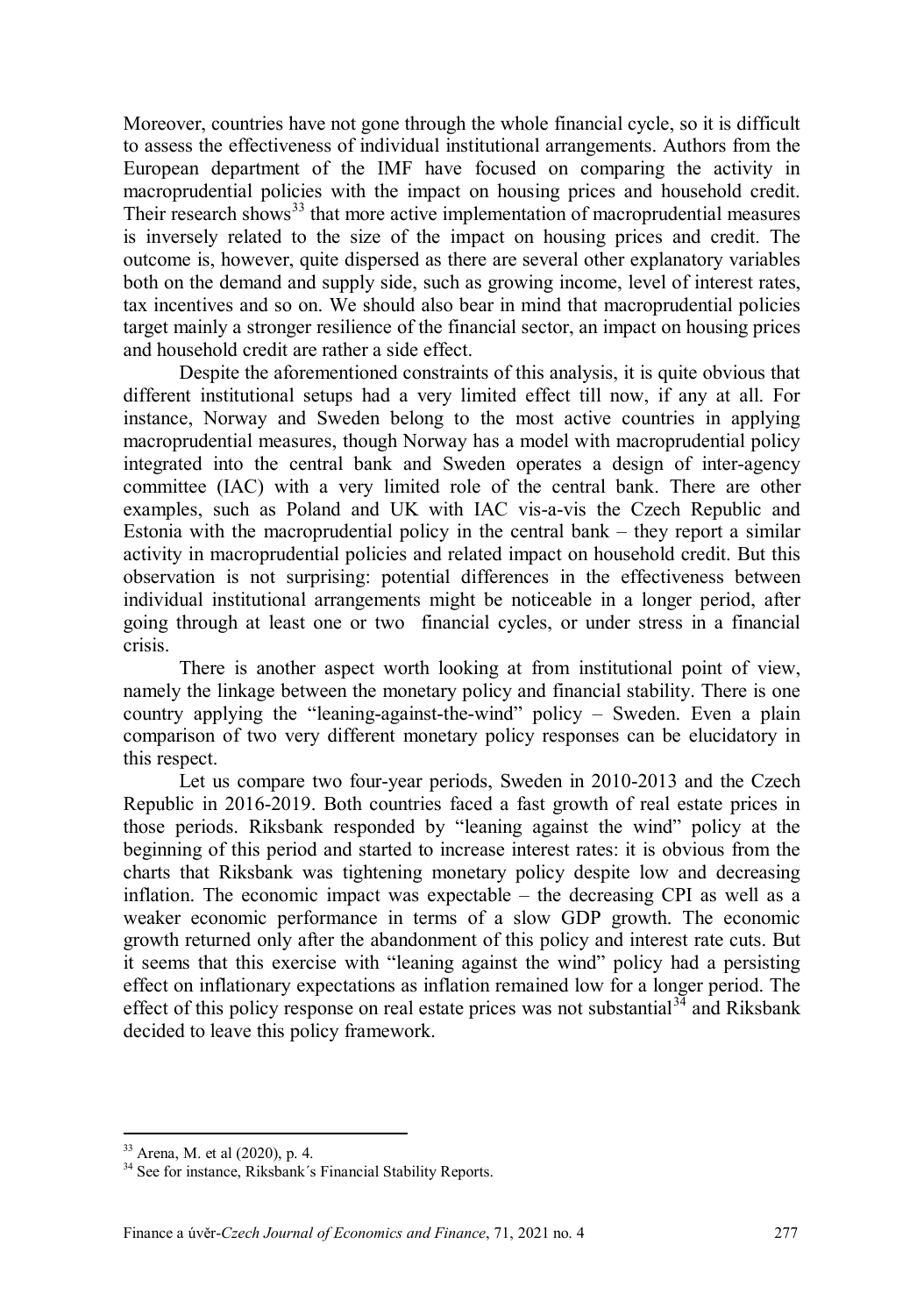

**Figure 1 Czech Republic and Sweden: Impact of Monetary Policies**

*Notes:* Y axis: quarters of the reference periods (2010-2013 for Sweden and 2016-2019 for the Czech Republic)

*Source:* Statistical offices and central banks´ databases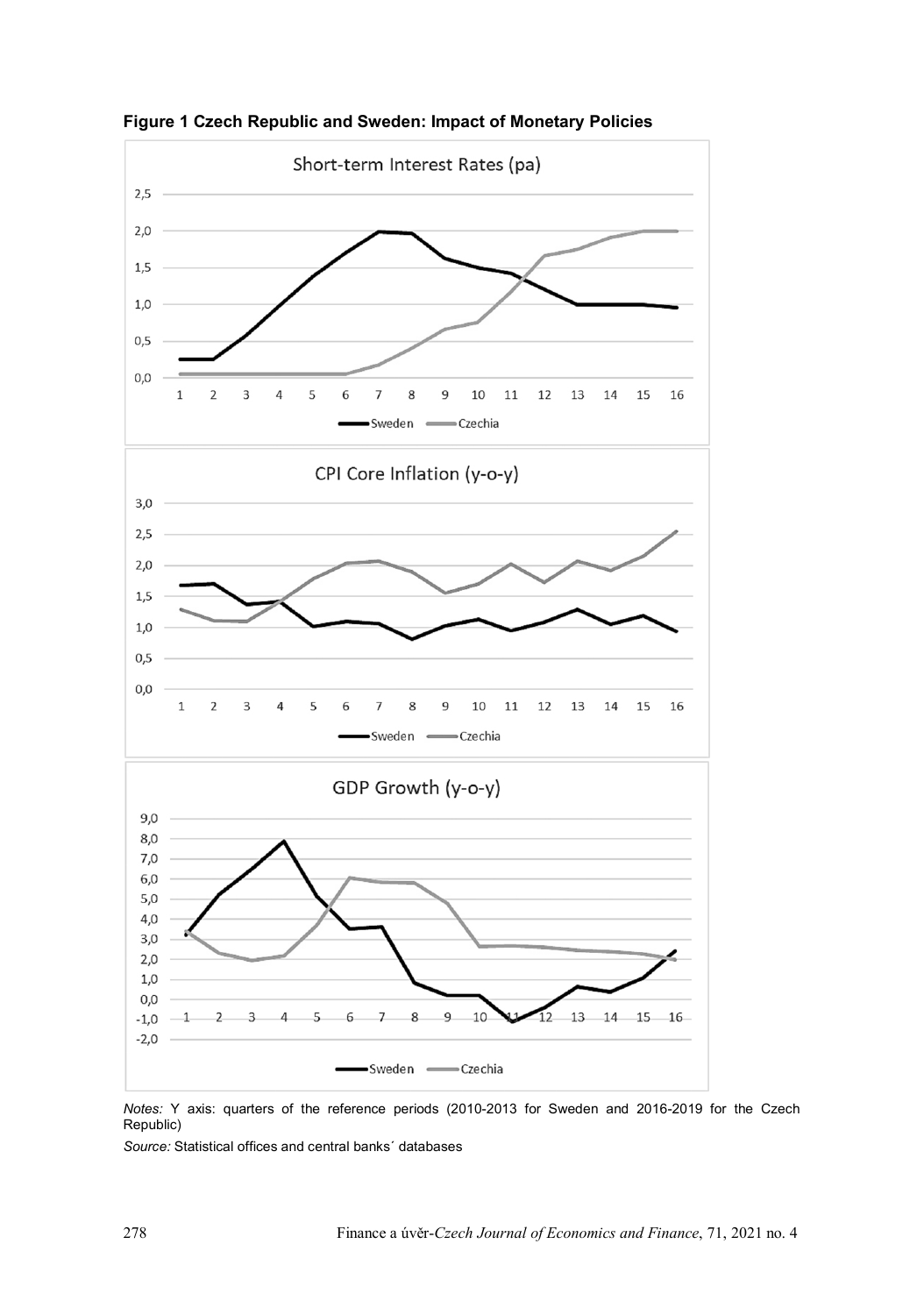Unlike Riksbank, the Czech National Bank continued with the standard inflation targeting framework and started to tighten monetary policy in reaction to the increasing CPI (but with a lag). Regarding the growth of real estate prices, it applied constraints such as LTV, and later on also DTI and DSTI. One is tempted to conclude that it was an advantage to have both toolkits, monetary policy and macroprudential measures, under one roof.

## **6. Conclusions**

Institutional setups in individual countries have been driven primarily by historical development. We encounter two basic frameworks with a number of variances, one linked to separated supervision from the central bank, the second based on integrated supervision. It is not surprising that this distinction has implications for the internal corporate governance of central banks. There are pros and cons in both frameworks, but crises since the outbreak of COVID-19 showed that central banks can respond quickly to economic and financial stability shocks within both regimes.

The big question is whether the standard monetary policy framework based on inflation targeting and akin structures has shattered. Central banks tended to target inflation in the last twenty years, but most of that time they found themselves in nonstandard, interest rate based policies, and applied various non-conventional measures. These policies can only be partially explained by the price objective, the financial stability mandate has started to influence monetary policy decisions. One of the major achievements related to inflation targeting, or inflation focused monetary frameworks, was a success with anchoring inflationary expectations. Should financial stability concerns prevail and persistently influence monetary policy decisions, the risk is that this anchor will be lost. Stable inflationary expectations cannot be taken for granted.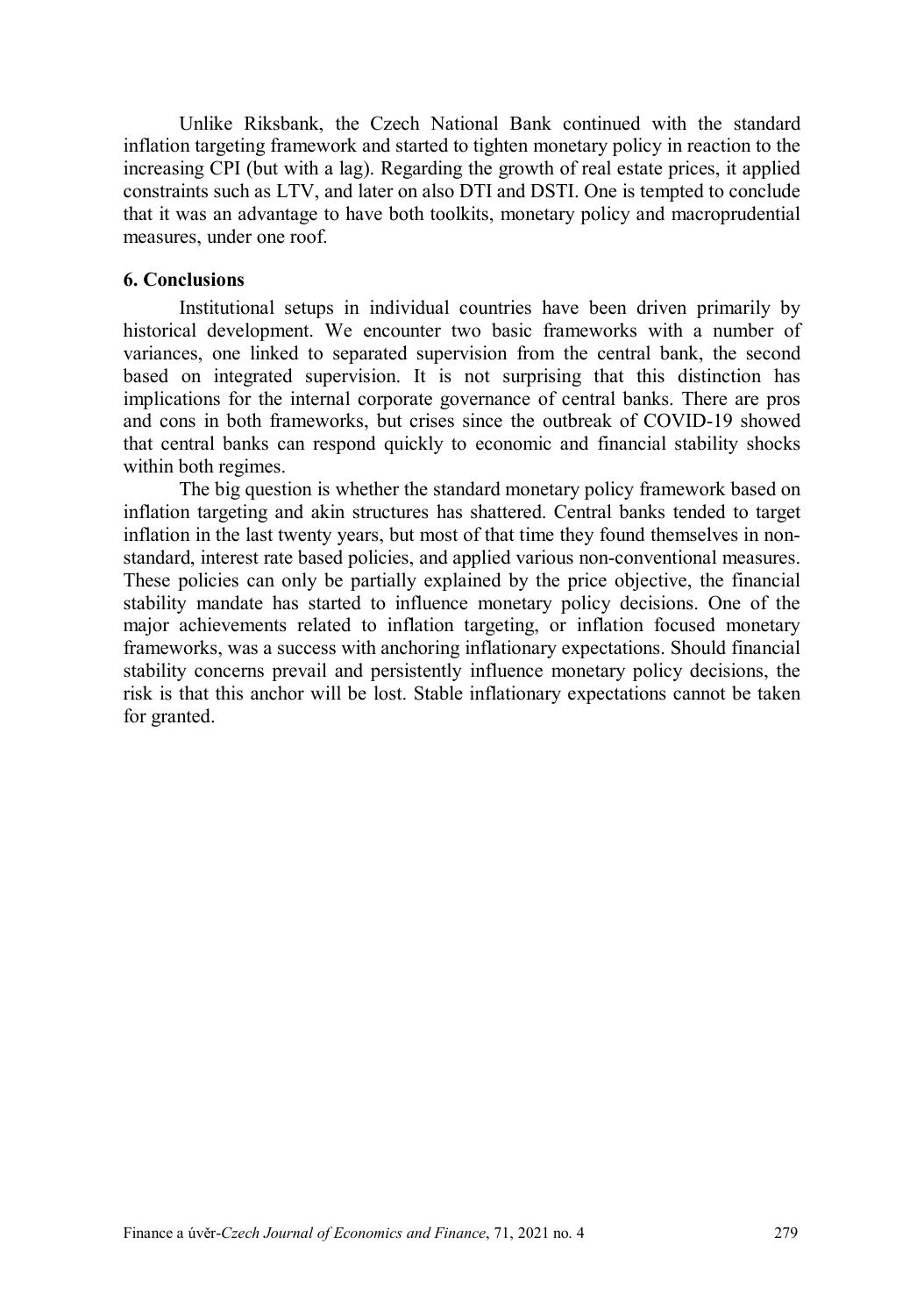#### **REFERENCES**

Adrian T, Dell´Ariccia G, Haksar V, Mancini-Griffoli T(2018): Monetary Policy and Financial Stability. In: Adrian T, Laxton D, Obstfeld M (eds): *Advancing the Frontiers of Monetary Policy*. International Monetary Fund, 69-83.

Akinci O, Olmstead-Rumsey J (2015): How Effective Are Macroprudential Policies? An Empirical Investigation. *International Finance Discussion Paper 1136*, Board of Governors of the Federal Reserve System.

*Annual reports and other documents of central banks of Sweden, Germany, UK, and Canada*.

Arena M, Chen T, Mo Choi S, Geng N, Gueye, Cheikh A, Lybek, T, Papageorgiou E, Zhang YS (2020): Macroprudential Policies and House Prices in Europe. *The IMF paper no. 20/03*.

Blanchard O, Dell'Ariccia G, Mauro P (2010): Rethinking Macroeconomic Policy. *IMF Staff Position Note*, February.

Borio C (2014): Monetary Policy and Financial Stability: What Role in Prevention and Recovery? *BIS Working Paper* 440.

Claessens S (2014): An Overview of Macroprudential Policy Tools. *IMF Working Paper 14/214*.

Cochrane JH (2014): Toward a Run-Free Financial System. In Baily MN, Taylor JB: *Across the Great Divide: New Perspectives on the Financial Crisis*, 197-249.

Filardo A, Rungcharoenkitkul P (2016): A Quantitative Case for Leaning Against the Wind. *BIS Working Paper* 594.

*Financial Market Report*, Sveriges Riksbank, 1997.

*Financial Stability Report*, Sveriges Riksbank, May 1999.

*Financial Stability Report*, the Czech National Bank, 2019.

Friedman M (1968): The Role of Monetary Policy. *American Economic Review*, 58(1):1-17.

Goodhart Ch, Tsomocos D (eds) (2012): *Financial Stability in Practice - Towards an Uncertain Future*, Edward Elgar.

Ingves S (ed.) (2011): *Central Bank Governance and Financial Stability*, BIS, May.

International Monetary Fund (2013): Key Aspects of Macroprudential Policies. *IMF Policy Paper June*.

International Monetary Fund (2015): Monetary Policy and Financial Stability. *IMF Policy Paper,* August. Washington, DC.

International Monetary Fund (2017): *Global Financial Stability Report.* October.

Jeanneau S (2014): Financial Stability Objectives and Arrangements – What´s New? In: Mohanty MS (ed): *The Role of Central Banks in Macroeconomic and Financial Stability*, *BIS papers no. 76*.

Kumhof M, Benes J (2012): The Chicago Plan Revisited, *IMF Working Paper 202.*

Smets F (2014): Financial Stability and Monetary Policy: How Closely Interlinked? *International Journal of Central Banking,* 10(2):263–300.

*Supervisory Banking Statistics, ECB*, Oct. 2021.

Svensson Lars EO (2017): Cost-Benefit Analysis of Leaning against the Wind. *Journal of Monetary Economics,* 90(C):193–213.

*The Liikanen report*, European Commission, Oct. 2012.

The Minneapolis plan: To End too Big to Fail, Federal Reserve Bank of Minneapolis, Dec. 2017

*The Riksbank and Financial Stability* (2013), Sveriges Riksbank,.

*The Vickers report: The independent commission on banking* (2011).

Towning W (2020): Crisis Exposes Flaws in US Financial Stability Regime, *Central Banking*, May, 1-16.